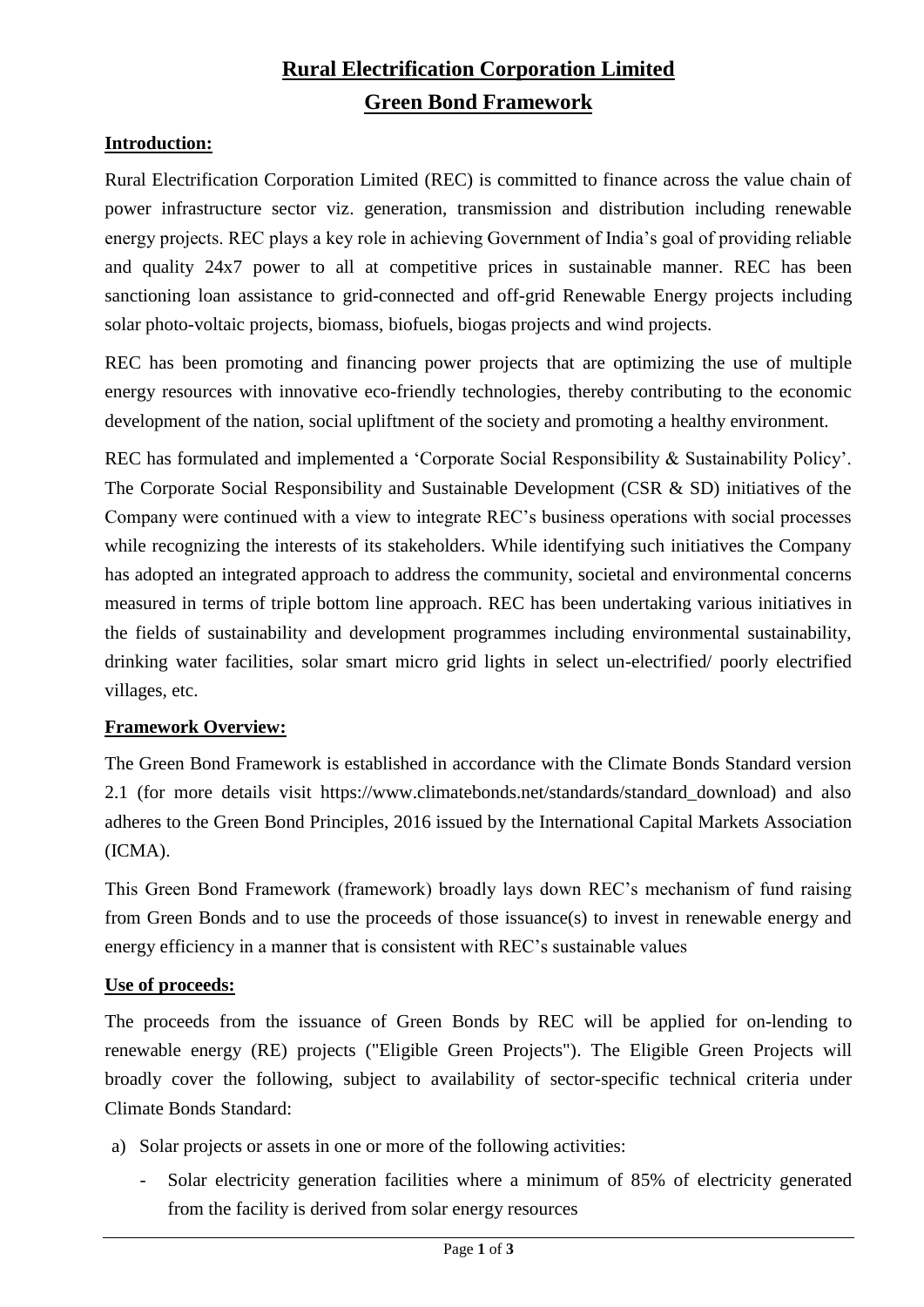- Wholly dedicated transmission infrastructure for solar electricity generation facilities.
- b) Wind projects or assets in one or more of the following activities
	- The development, construction and operation of wind farms.
	- Wholly dedicated transmission infrastructure for wind farms.
- c) Biomass energy projects or assets in one or more of the following activities
	- The development, construction and operation of projects that generate electricity using the organic material viz. living or recently living plant and animal material as source of fuel.
	- Wholly dedicated transmission infrastructure for Biomass energy projects.
- d) Hydropower projects in one or more of the following activities
	- financing of, or investments in, small storage hydroelectric projects (less than 25 megawatts) and run-of-river (a type of hydroelectric generation plant whereby little or no water storage is provided) hydroelectric projects of all sizes.
	- Wholly dedicated transmission infrastructure for such Hydropower projects.
- e) Financing of or investment in technology and/or equipment that improves energy efficiency in industrial, buildings and other sectors. Financing of Energy storage units such as smart systems and meters that support improved energy management, communal heating systems (excluding coal-fired sources), thermal heat storage (excluding coal-fired sources), hydroenergy storage systems and heat pumps.
- f) Sustainable water management: investment in water collection, treatment, recycling, re-use, technologies and infrastructure and sewage treatment facilities using recycled water
- g) Sustainable waste management projects that include financing of, or investments in, waste minimization, collection, management, transportation, disposal, re-use and recycling, including waste-to-energy power plants.
- h) Combination of the above two or more technologies known as hybrids, where the projects are being set up after due regulatory approvals.

#### **Selection and Evaluation of Eligible Green Projects:**

REC appraises the projects on the basis of defined set of guidelines which focuses on the Project Appraisal and Entity (Promoter) Appraisal. Against the backdrop of India's heavy reliance on fossil fuel and climate change considerations, a dedicated Renewable Energy (RE) Division was set up in 2010 to finance RE deployment. RE division checks the Project's Techno Financial Viability and Entity division checks the strength of the promoter and borrower. Parameters for project grading are categorized in two sets i.e. Quantitative and Qualitative. Quantitative parameter covers cost of generation, debt service coverage ratio (DSCR) and Qualitative parameters covers engineering, procurement and construction (EPC) contractor's strength, offtaker's risk, resource assessment, operations & maintenance (O&M) contractor's strength etc. Entity grading is obtained by rating the entity based on upfront equity, pro-rata equity, existing business, capacity to raise equity, financial